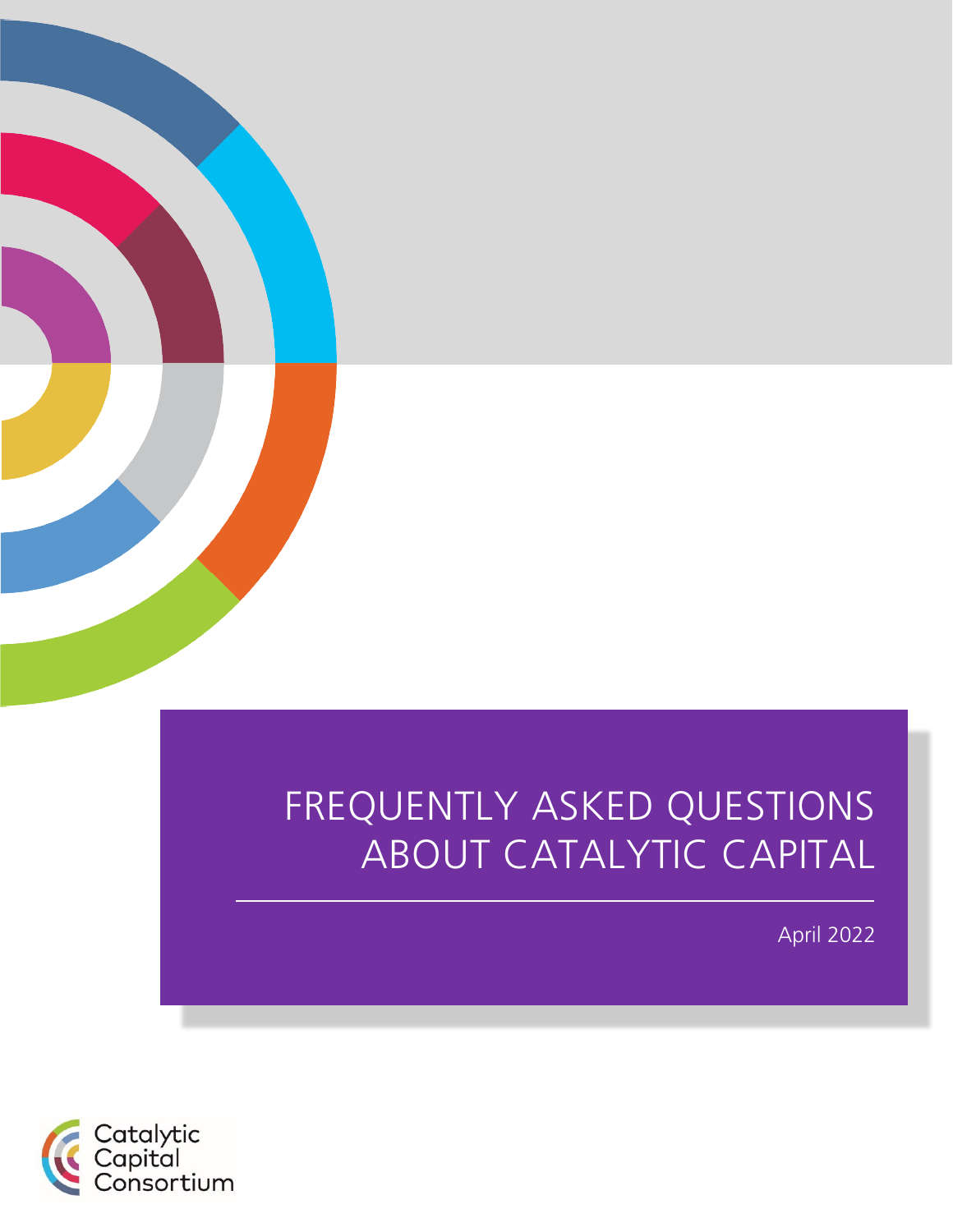#### Introduction

The Catalytic Capital Consortium (C3) is excited to partner with FSG and Courageous Capital Advisors on the development of this resource, which we hope will provide valuable information and insights to catalytic capital investors. C3 is an investment, learning, and market development initiative to promote greater and more effective use of catalytic capital, in recognition of its essential role in realizing the full potential of the impact investing field and achieving the UN Sustainable Development Goals. Together, the C3 Strategic Partners—The [Rockefeller Foundation,](https://www.rockefellerfoundation.org/) [Omidyar Network,](https://omidyar.com/) and th[e MacArthur](https://www.macfound.org/)  [Foundation—](https://www.macfound.org/)are supporting field-building work through the C3 Grantmaking Program, housed at and managed by the New Venture Fund.

C3 Grantmaking works to advance learning and market development related to catalytic capital and helps to answer critical questions about the scope of the need for catalytic capital, when and how catalytic capital can be most effective, and what tools and practices are needed. It does this through activities aimed at strengthening the evidence base, advancing the practice in the field, communicating and facilitating engagement among investors, and fostering solutions and infrastructure. Learn more about [the various C3 Grantmaking workstreams here.](https://newventurefund.org/for-grant-seekers/c3grantmaking/) 

This document is being shared in response to questions about the role and use of catalytic capital from a range of field investors and actors, including foundations, family offices and ultra-high net worth (HNW) individuals, and development finance institutions, many of which are catalytic capital deployers. This document lays out the initiative's current thinking on these queries, drawing from our various exchanges with field leaders and our own experiences. We do not intend this document to be comprehensive, and welcome the opportunity to continue the dialogue with others in the field on these questions (and beyond). My contact information is below—please feel free to reach out to me at any time.

With our various grant-funded activity streams underway, we also see this document as the first resource offering of many more to come in 2022 and 2023. We are looking forward to engaging with the catalytic capital community in different ways through the coming months. We are currently working to launch a LinkedIn community of practice where catalytic capital investors can come together to learn from each other and discuss critical questions. To stay in the loop as these additional resources are released and to learn about future opportunities to connect with C3, [please sign up to receive updates and](https://newventurefund.us2.list-manage.com/subscribe?u=93870570ff160d68e33c81967&id=1f1d2d1e68)  [announcements](https://newventurefund.us2.list-manage.com/subscribe?u=93870570ff160d68e33c81967&id=1f1d2d1e68) through our newsletter. We are eager to build on this work, and welcome dialogue and connections to unlock more catalytic capital and make real progress towards a more just, equitable, and resilient world.

Emily Dima

C3 Grantmaking Program Officer [emily.duma@newventurefund.org](mailto:emily.duma@newventurefund.org)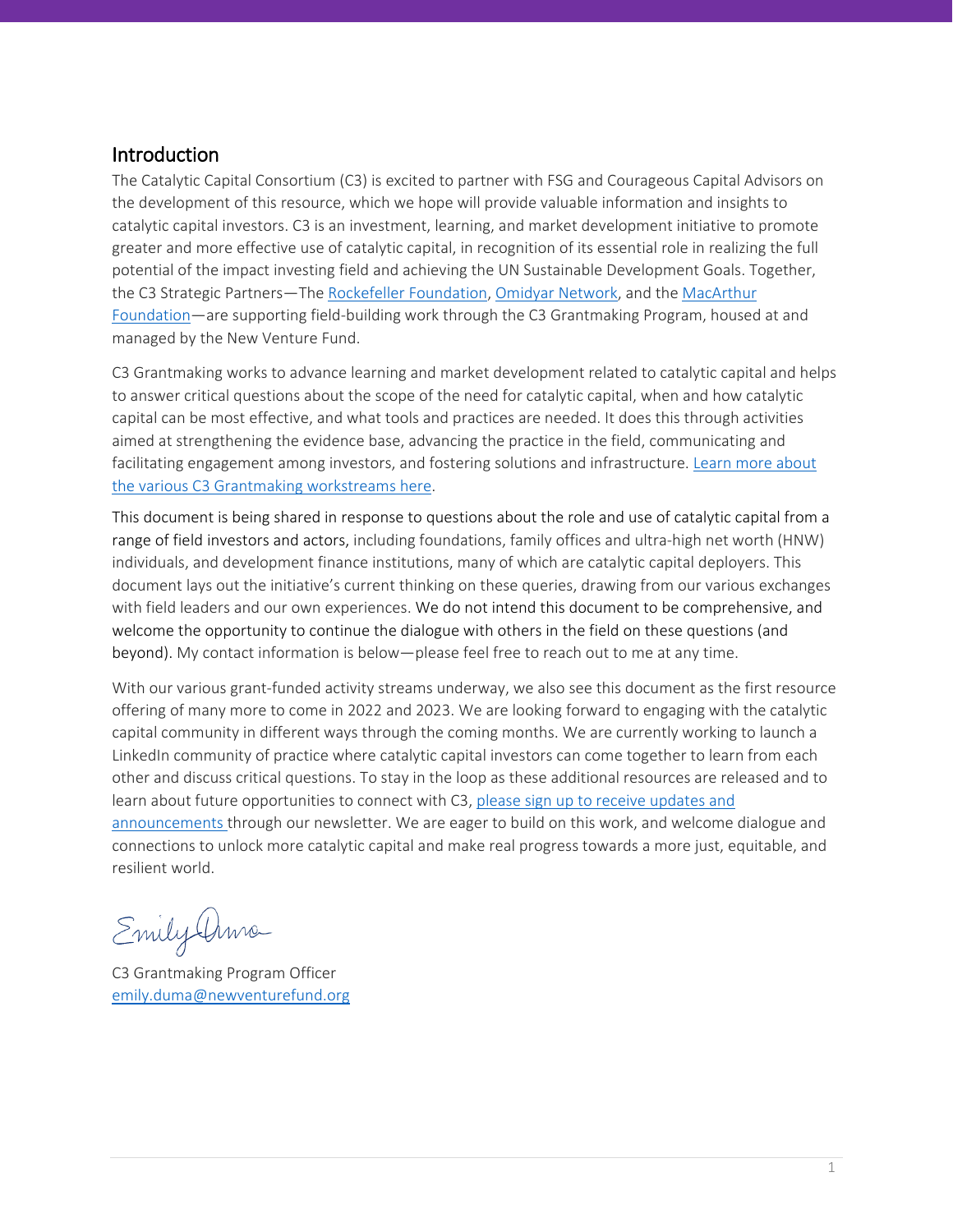#### This Document

Since the C3 initiative was launched in 2019, we have seen an encouraging pick-up in the volume as well as depth of discussion about catalytic capital across the field of impact investing. As the discussion has grown, important questions have arisen, and we welcome this development. In response, we have created this document, which is designed to share our perspective on these emergent questions. We hope to periodically revisit, refine, and update this document as we move forward with colleagues across the field.

# 1. What is catalytic capital?

Catalytic capital is a subset of impact investing that addresses capital gaps left by mainstream capital, in pursuit of impact for people and planet that otherwise could not be achieved.

As defined by Tideline (2019), "catalytic capital accepts disproportionate risk and/or concessionary return

to generate positive impact and enable third-party investment that otherwise would not be possible." Catalytic capital seeks to address *capital gaps*, i.e., investment opportunities that mainstream commercial investment markets fail to reach, partially or fully, because they do not fit the riskreturn profile or other conventional investment norms and expectations that such markets require.

Catalytic capital is a subset of impact investing that addresses capital gaps left by mainstream capital, in pursuit of impact for people and planet that otherwise could not be achieved.

Capital gaps can arise in relation to aspects such as, but not limited to:

- *Population*: the ability to reach underserved populations/demographics
- *Place*: the ability to reach underserved geographies
- *Innovation*: the capacity to de-risk novel products, services, or financing models
- *Early-stage*: the building of a meaningful track record or adequate scale for a solution or a new team/org
- *Business model*: the addressing of small transaction sizes, high transaction costs, or other economic issues related to product or service (e.g., capital intensity)
- *Resilience or flexibility* in the face of shocks and crises
- *Historical biases* in capital allocation (e.g., marginalization of BIPOC<sup>[1](#page-2-0)</sup> investees and communities in the United States)

Over the last several decades, we have seen increasing amounts of capital deployed for positive impact, particularly in sectors such as financial inclusion and clean energy, and across emerging and developed markets. Catalytic capital played a critical role in developing and de-risking what are now vibrant markets for impact and commercial capital that previously did not exist, and enabling both individual enterprises and solutions—and entire impact-focused sectors—to scale.

 $\overline{a}$ 

<span id="page-2-0"></span> $1$  Black, Indigenous, and people of color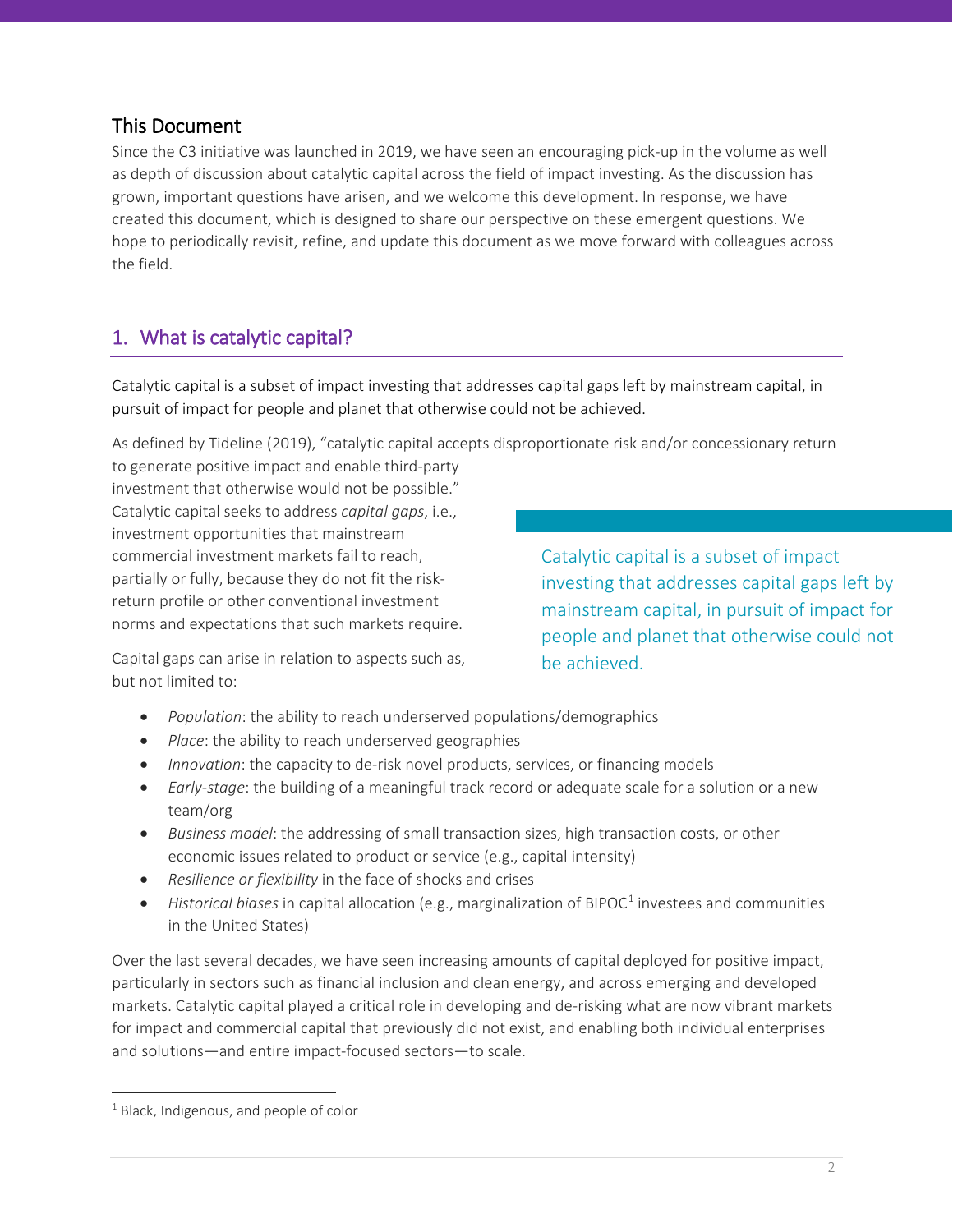But the unfortunate reality is that numerous opportunities to deliver much-needed impact fail to attract investment from many impact investors—this is particularly the case for those opportunities targeting poor and marginalized communities, and in sectors where capital markets are less mature. As the impact investing field grows and becomes more mainstream, it is more important than ever that catalytic capital continues to push the boundaries of impact investing into capital gaps—and impact needs—that otherwise would not be addressed.

# 2. Where and when is catalytic capital needed?

The three "roles" of catalytic capital outlined in Tideline's 2019 report give us a high-level guide to the kinds of gaps that exist, and what is needed to address them.

In the *Seeding* role, catalytic capital can back impact enterprises and investment managers that are advancing the frontiers of impact, but with neither a track record of their own nor ready comparables that would be required to attract mainstream

capital. At the enterprise level, an example case might be investing in an early-stage venture using a novel business model to provide beneficial services (such as affordable high-quality health care or education) to underserved communities (such as communities of color in the US, or informal settlements in lower-income countries). At the fund level, examples could include investing in the first fund from a first-time fund manager that is transcending historical structural exclusion (such as a manager of color in the US, or a women-led manager in developing countries), or a fund pursuing innovative strategies (such as investing in

As the impact investing field grows and becomes more mainstream, it is more important than ever that catalytic capital continues to push the boundaries of impact investing into capital gaps—and impact needs—that otherwise would not be addressed.

enterprises primarily serving communities of color in the US or women-led enterprises in developing countries, or monetizing new income streams to drive a step change in forest conservation and resilience). (See under Question 3 below for more on these examples.)

Situations like these hold the potential for achieving impact that otherwise could not be achieved, but they also involve a high level of uncertainty and therefore risk, which dissuades many investors, even where the promise is of "market-rate" returns or better. And yet, bridging this gap is the key to building the future mainstream pipeline of investable impact opportunities and resolving the pressing challenges that face people and planet. Catalytic capital can help to break this impasse, by accepting the "disproportionate risk" and entering where others fear to tread, ultimately seeding a wider and deeper range of opportunities in the future.

The *Scaling* role picks up where the Seeding role leaves off. Even after pioneering impact enterprises and investment managers demonstrate early success, they can struggle to attract mainstream capital, as their track record might be limited, their size still sub-scale, and the markets they play in relatively underdeveloped. In these cases, catalytic capital can step in to help them scale and expand their business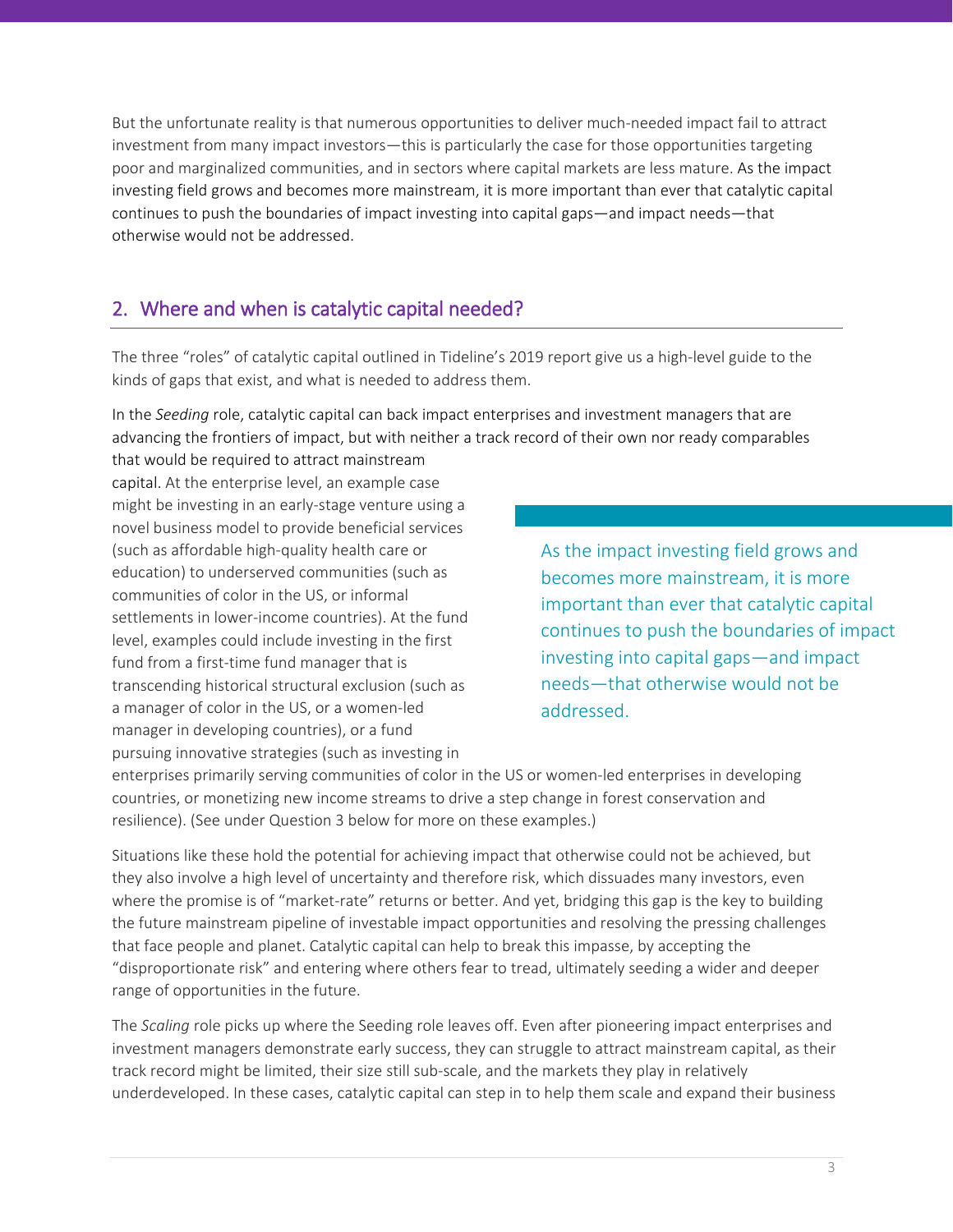or strategy—or support other players in replicating these models and strategies—to reach further situations, population segments, and geographies.

In many cases, such investments are also intentionally structured and deployed in ways that de-risk and mobilize additional investment from mainstream investors, such as in a blended finance structure (see under Question 6 below). In these cases, catalytic capital providers might accept either disproportionate risks (e.g., subordinated position in a capital stack) or concessional returns (e.g., concessional-rate, fixed coupon), or some combination of both, depending on the needs and constraints of the mainstream investors that could potentially be drawn in.

One example is the [Global Energy Efficiency and Renewable Energy Fund \(GEEREF\),](https://geeref.com/) a Fund-of-Funds aiming to scale private-sector investment into clean energy projects based on proven technologies in developing countries. Catalytic funding from European governments of €112 million has helped draw in additional funds from private-sector investors of €110 million, and this in turn is expected to mobilize over €10 billion of further investment through the funds in which GEEREF participates and the final projects in which these funds invest.

However, not all cases of Scaling involve blended finance. A different example comes from the UK official development finance institution [British International Investment's \(formerly CDC Group\) use of volume](https://medaccess.org/guarantee-portfolio/hologic-viral-load-testing/)  [guarantees to make essential medicines more accessible in poorer countries:](https://medaccess.org/guarantee-portfolio/hologic-viral-load-testing/) Its first deal has enabled challenger medical manufacturer Hologic to scale up volumes for viral-load diagnostic testing systems, a technology critical to the lives of people living with HIV, resulting in nearly 50% lower prices in up to 48 of the world's poorest countries, and savings of over \$50 million to those healthcare systems in the next four years alone.

The *Sustaining* role of catalytic capital is rather different in nature from the first two roles, in that it meets an ongoing (i.e., long-term or permanent) need for capital that will accept concessional returns and/or can absorb disproportionate risk, in order to maintain a focus on serving hard-to-reach beneficiaries or otherwise operate a business model that cannot achieve full commercial viability. The Seeding and Scaling roles typically come with the implication (or at least an investment thesis) that the capital gap is transient, that ultimate success is about closing the gap at the market level, such that mainstream investors would be able to pursue similar opportunities down the line *without* needing the involvement of catalytic capital.<sup>[2](#page-4-0)</sup> In contrast, the Sustaining role typically assumes that the capital gap is permanent or at least unlikely to change significantly over the long term, and that it is mainly about accepting concessional returns rather than disproportionate risks at the transaction level.

For example, while in large part the global microfinance institution (MFI) sector is now a mainstream investment opportunity that attracts commercial capital (including through public equity markets), certain segments continue to require Sustaining catalytic capital. Take the case of MFIs serving particularly vulnerable, low-income communities in frontier markets, which have to walk the tightrope between affordable lending rates and high service costs. This may result in a business model that, while profitable, generates sub-commercial returns, and where profitability may be unlikely to be improved

 $\overline{a}$ 

<span id="page-4-0"></span><sup>&</sup>lt;sup>2</sup> The need to bridge these transient capital gaps in impact investing has been documented significantly over the past decade, including work by Monitor and Acumen on th[e challenge of the pioneer gap,](https://thegiin.org/research/publication/from-blueprint-to-scale-the-case-for-philanthropy-in-impact-investing) and by Omidyar Network on "priming the pump" [by taking a sector-based approach.](https://omidyar.com/priming-the-pump-the-case-for-a-sector-based-approach-to-impact-investing/) More recently, Omidyar Network, FSG, and ImpactAlpha have curated [perspectives from leading impact investors](https://beyondtradeoffs.economist.com/#:%7E:text=Beyond%20Trade%2Doffs%20features%20leading,the%20polarized%20trade%2Doff%20debate.&text=This%20collection%20explores%20how%20institutional,the%20impact%20investing%20returns%20continuum.) (including the Ford Foundation, Prudential Financial, Big Society Capital, and Blue Haven Initiative) articulating why and how they deploy flexible capital to bridge these gaps.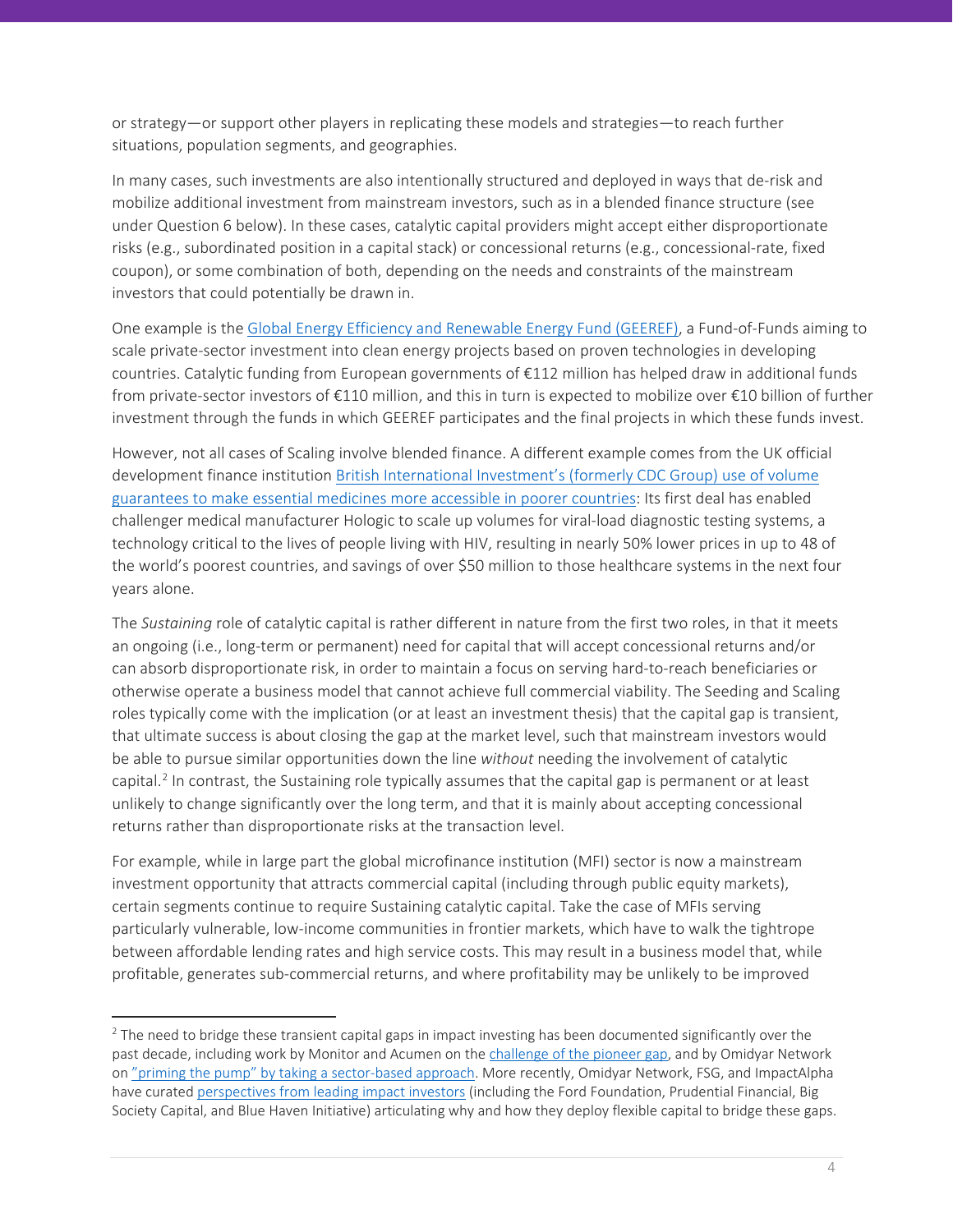without compromise to key impact objectives. Moreover, foreign investors in such MFIs could face disproportionate currency and macro risks that are likely to persist in the long term.

One investor active in the Sustaining role is the family office Ceniarth through its [Impact-First Capital](https://ceniarthllc.com/strategies/impact-first-capital-preservation/)  [Preservation portfolio.](https://ceniarthllc.com/strategies/impact-first-capital-preservation/) Writing in ImpactAlpha, Diane Isenberg, founder and director of Ceniarth, [explains](https://impactalpha.com/fighting-poverty-and-remaining-rich-ceniarth-shifts-portfolio-to-impact-first-capital-preservation/)  that "this is a portfolio of managers and direct investments that supports enterprises directly serving demonstrably poor and underserved communities. Because of the nature of serving these populations, these investments rarely (although, not never) deliver returns that would satisfy investors looking for a market-rate, risk-adjusted return. While returns from this segment may be modest, we have come to believe that they can be predictable." Example investments in this portfolio include specific funds targeting "sustaining" catalytic capital investment opportunities managed by Global Partnerships, GroFin, WaterEquity, and Root Capital, and direct lending to maturing enterprises such as Equity for Tanzania (EFTA), Comaco, and Juhudi Kilimo.

Finally, these three roles above encapsulate our thinking to date, and we fully expect to learn much more about the roles of catalytic capital in the months and years ahead, through the work of our many colleagues, grantees, and investees. We see these roles as an initial guide to understanding why and how catalytic capital is important to the field of impact investing, and we deeply welcome dialogue and further contributions to building out this area of knowledge.

#### 3. How is catalytic capital relevant to the key issues we are facing today?

Catalytic capital is playing a critical role in addressing the key issues and challenges facing people and the planet. Take racial inequity in the United States. A long history of structural racism (as seen in discriminatory financial practices and norms such as redlining) has held back BIPOC communities in building their wealth through avenues such as housing ownership and entrepreneurship, giving rise to vast disparities in wealth between ethnic groups, and between Black and White populations in particular.

Catalytic capital has long played a role, and continues to play a role, in bridging these capital gaps. For over 30 years, catalytic capital has enabled the community development finance institutions (CDFIs) to provide affordable credit and other needed financial services to communities excluded by the mainstream banks. CDFIs' responsible mortgage lending is enabling BIPOC borrowers to get on the housing ladder and achieve the security of owning their home.

More recently, catalytic capital has helped to develop and scale th[e Entrepreneurs of Color Fund \(EOCF\)](https://www.lisc.org/eocf/) model, targeting the gap in growth capital for minority-owned small businesses. Beginning in Detroit and

now being replicated across the United States, the EOCF model aims to change the wealth trajectory for communities of color, through business growth that drives both entrepreneurial profits and local job creation.

Catalytic capital is now being called upon to back new managers and strategies for historically underserved BIPOC communities. New managers such as [Impact America,](https://impactamericafund.com/) [The 22 Fund,](https://the22fund.com/) and

Catalytic capital is now being called upon to back new managers and strategies for historically underserved BIPOC communities.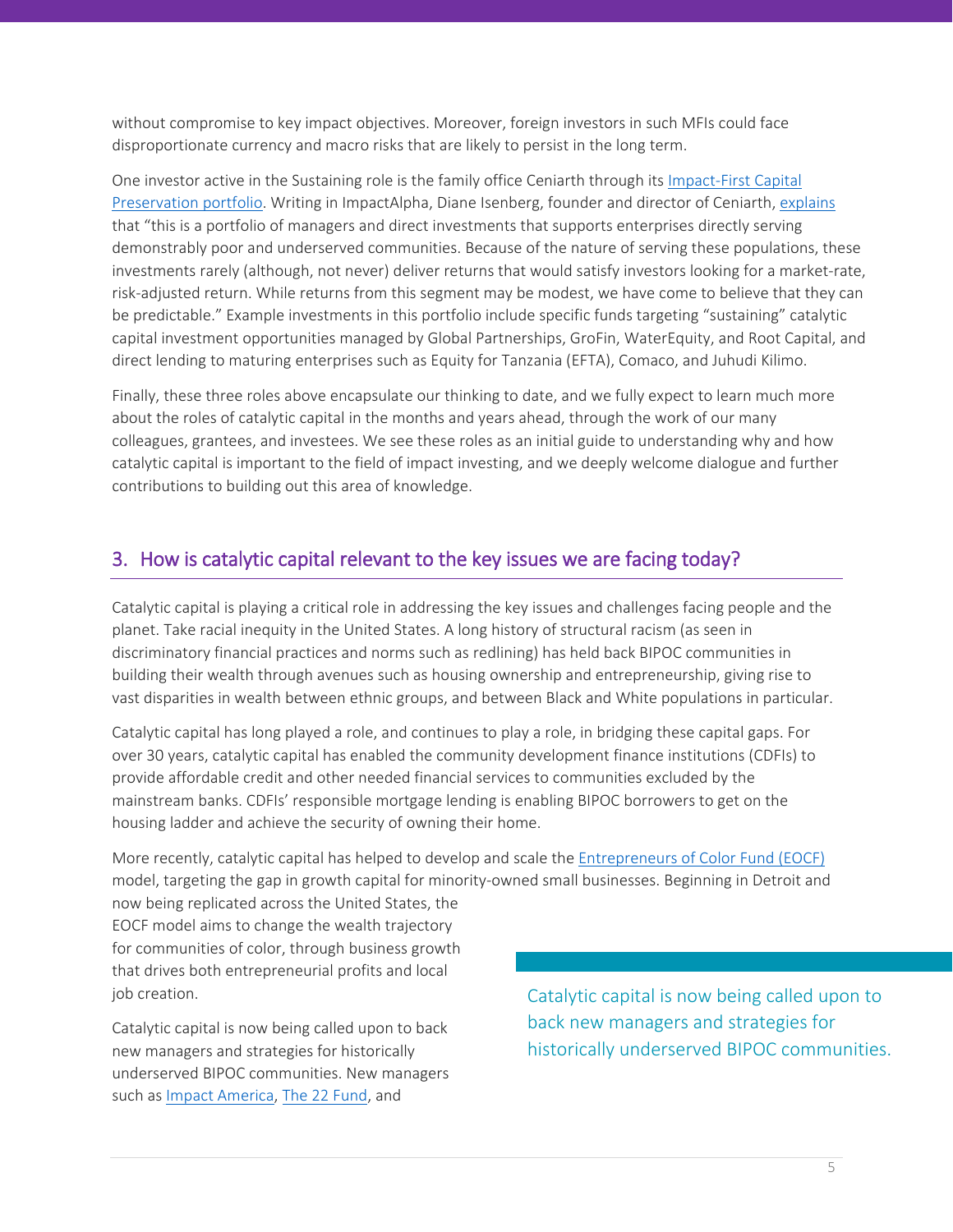[Reinventure Capital](https://reinventurecapital.com/) are targeting previously overlooked opportunities serving BIPOC communities and/or investing in BIPOC founders and owners, and these managers all include Black and women professionals in their leadership. Such opportunities, which lack conventional track records and deviate from mainstream strategies, often run into the headwinds of investor skepticism and hesitation, and therefore represent prime opportunities for catalytic capital to advance the frontiers of impact.

Climate change is another key area where catalytic capital is playing an invaluable role. One example is the [Forest Resilience Bond \(FRB\)](https://www.blueforest.org/forest-resilience-bond)<sup>[3](#page-6-0)</sup> model, which is accelerating forest conservation efforts in the United States. This model generates benefits for both mitigation and adaptation in the context of climate change, through the innovation of monetizing income streams from disparate beneficiaries such as forest, water, and fire agencies. Catalytic capital enabled this innovation to be tested and proven out, and to draw in commercial investment, and the initial success of the model in Yuba, Calif., has now spurred a pipeline of replication opportunities.

Another example is the [Prime Impact Fund](https://www.primeimpactfund.com/)<sup>[4](#page-6-1)</sup>, which invests in transformative technology companies with the potential for gigaton-scale climate carbon impact. Catalytic capital backing is allowing the Prime Impact Fund to adopt a long-term lens in supporting high-risk, high-reward ventures at the earliest stages, thereby contributing to the urgent effort to keep global warming below potentially catastrophic levels.

Yet another example is responsAbility's \$158 millio[n Access to Clean Power Fund \(ACPF\),](https://www.responsability.com/en/press-releases/responsability-launches-usd-200-m-climate-fund) a private debt fund that addresses the lack of access to clean power globally with a focus on Sub-Saharan Africa and South and Southeast Asia. It is a blended finance structure with different risk tranches. Over the lifetime of the fund, portfolio companies are expected to provide clean power to more than 150 million people, add 2,000 MW of clean energy generation capacity, and reduce CO2 emissions by 6 million tons.

# 4. Is catalytic capital just another way to refer to concessionary returns?

Concessionary return expectations can indeed be a feature of catalytic capital deals, but they are not a necessary or universal feature. As mentioned above, catalytic capital is defined by Tideline (2019) as capital that "accepts disproportionate risk and/or a concessionary return to generate positive impact and enable third-party investment that otherwise would not be possible."

In some cases, concessionary financial return expectations are essential as part of the flexibility required to address identified capital gaps, in pursuit of impact that otherwise could not be achieved. For example, [Root Capital](https://rootcapital.org/) extends loans to early-stage agribusinesses in remote areas (in countries such as Haiti and the Democratic Republic of Congo) that provide vital market access and related services for farmers, but these enterprises

Concessionary return expectations can indeed be a feature of catalytic capital deals, but they are not a necessary or universal feature.

 $\overline{a}$ 

<span id="page-6-0"></span><sup>&</sup>lt;sup>3</sup> FRB has been supported by the Rockefeller Foundation through it[s Zero Gap portfolio](https://www.rockefellerfoundation.org/initiative/zero-gap-fund/)

<span id="page-6-1"></span><sup>4</sup> Prime Impact Fund is a [C3 Field Partner](https://www.macfound.org/programs/catalytic-capital-consortium/)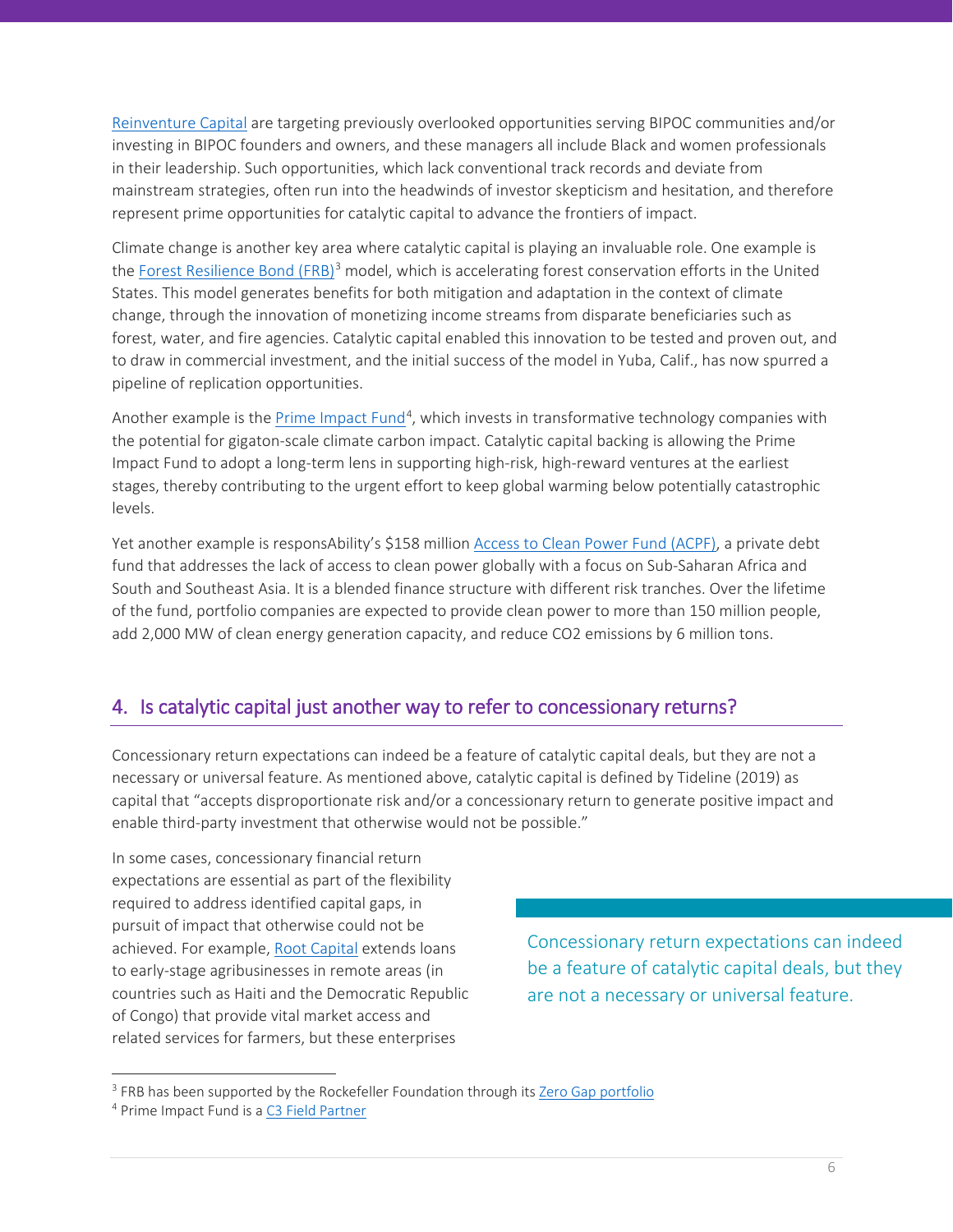have both limited track records and little collateral, and operate in challenging business environments. Root Capital's analysis of over 1,200 loans to agribusinesses in remote areas shows that charging the full risk premium to borrowers would make the loans unaffordable. As such, Root Capital has needed to take a concessionary approach in order to preserve the quality of impact, which it intends.

However, in many other cases, the predominant characteristic of a catalytic capital deal might be disproportionate risk (i.e., elevated risk or uncertainty beyond that which the market will tolerate, and for which the investor may or may not be fully compensated) rather than concessionary returns. For instance, the critical role played by catalytic capital in standing up new BIPOC-led fund managers pursuing previously neglected BIPOC-oriented themes in the United States (as described under Question 3 above) has nothing to do with returns concessionality and everything to do with backing opportunities that are unfamiliar to mainstream capital and are therefore regarded (at least initially) with skepticism.

Note that we are discussing return expectations, which need to be distinguished from actual, realized returns: In catalytic capital investing, as in any other kind of investing, investments may under- or outperform in financial terms relative to expectations.

While investors realizing a lower return than anticipated is a phenomenon not limited to catalytic capital, it has been observed that catalytic capital deals, because of the risk elements at play, may be sometimes compared unfavorably to other impact transactions on a financial return basis even before the risk is effectively analyzed. This plays out differently across asset classes: For example, venture capital of all types is associated with high risk and, as a result, catalytic capital VC deals are often not necessarily

treated differently from other VC deals, while there is likely more discrimination in private equity, debt, and other asset classes.

Stepping back, we would also note that a narrow focus on returns alone can distract from what we think is most critical: Our starting point should always be the question of how flexible capital can enable impact in sectors, communities, and situations that mainstream capital would otherwise not reach.

A narrow focus on returns alone can distract from what we think is most critical: Our starting point should always be the question of how flexible capital can enable impact in sectors, communities, and situations that mainstream capital would otherwise not reach.

#### 5. Do catalytic capital investments lead to market distortions?

Addressing this question requires us to unpack what we mean by market distortion in this context. Typically, concerns about market distortion effects here revolve around situations where concessional (i.e., non-market-priced) capital "crowds out" other available capital in the market, e.g., mainstream investment capital, conventional bank lending.

We would argue that these effects are minimal where concessional catalytic capital is used as intended since, as described above, catalytic capital seeks to address capital gaps that mainstream investment markets fail to reach (e.g., serving specific populations/demographics who would otherwise be left behind). By definition, therefore, such capital does not crowd out mainstream finance because it targets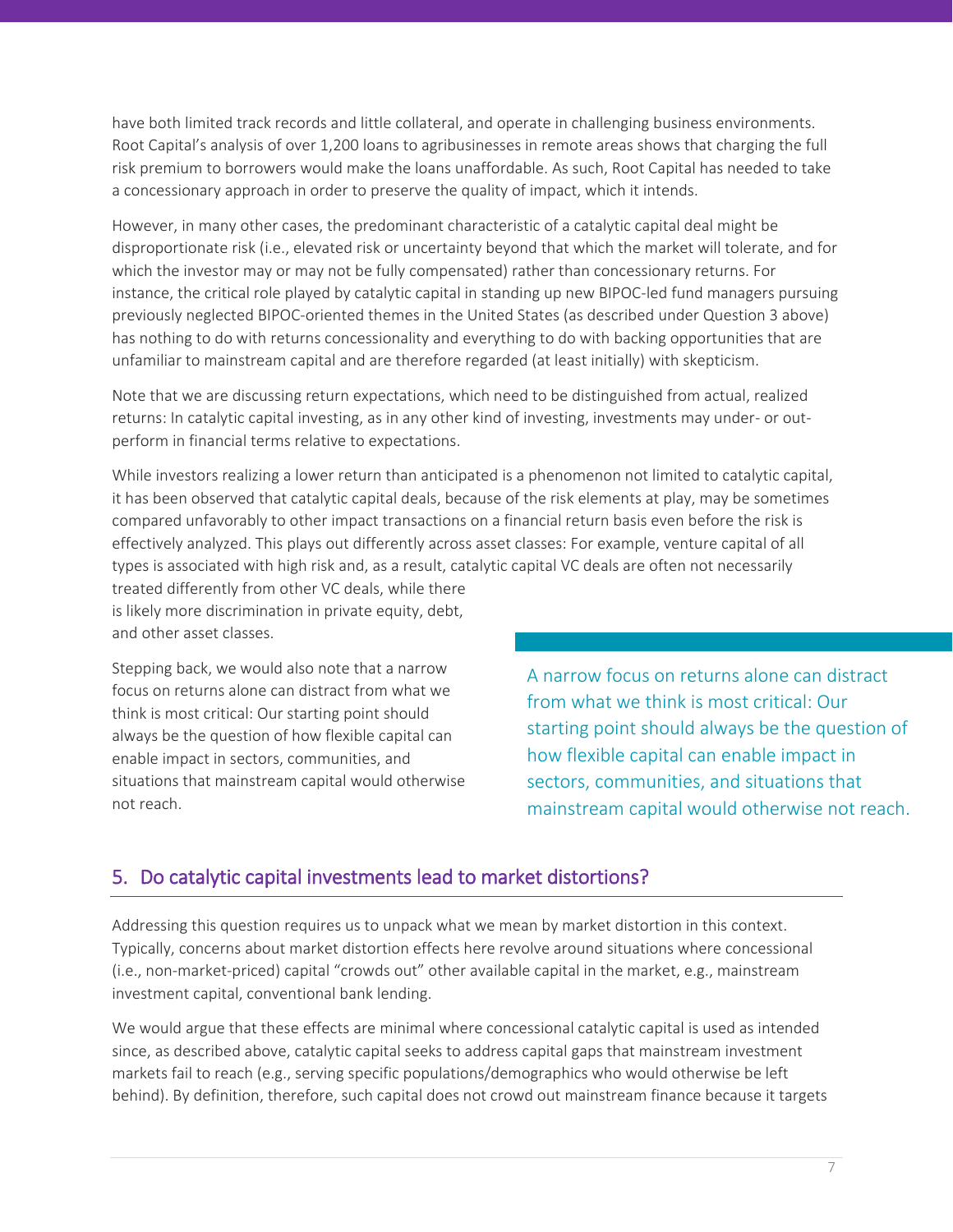those opportunities that tend to fall outside the ambit of those markets, providing that catalytic capital investors are clear about the specific capital gaps they are addressing and how they are additional to what is otherwise provided in the market, and consider how they can most effectively target their deployment of capital, minimizing "leakage" outside the targeted capital gap. However, it is equally important to not allow concerns around market distortion to become a blanket concern—or reflexive excuse—that leads to paralysis.

We should also note, as explained under the previous question, that many catalytic capital deals do not involve concessional pricing, but take on disproportionate risk in pushing into areas where mainstream investment capital fears to tread—this is typical in the Seeding role of catalytic capital when backing novel investment strategies and business models that advance the frontiers of impact. In these cases, arguably no market yet exists to be distorted, and therefore the question of distortion does not arise, provided that, as above, investors are clear about which specific capital gaps they are addressing and how.

# 6. What is the relationship between catalytic capital and blended finance?

According to Convergence<sup>[5](#page-8-0)</sup>, the global network for blended finance, blended finance is "the use of catalytic capital from public or philanthropic sources to increase private-sector investment in sustainable development. Blended finance is a *structuring approach* that allows organizations with different objectives to invest alongside each other while achieving their own objectives (whether financial return, social impact, or a blend of both). The main investment barriers for private investors addressed by blended finance are (i) high perceived and real risk and (ii) poor returns for the risk relative to comparable investments. Blended finance creates investable opportunities in developing countries which leads to more development impact."

Given this definition, catalytic capital is the essential ingredient within a blended finance structure, meaning that the capital is deployed "vertically" within a capital stack and coincident with the financing that it seeks to leverage. However, catalytic capital can and is often deployed "horizontally" *without* blending, meaning that it is invested at an earlier stage than the capital it seeks to mobilize (i.e., sequentially): A typical example might be an early-stage investment in an impact venture pioneering an unproven business model, that then graduates to attracting more mainstream investment once it

 $\overline{a}$ 

Blended finance is "the use of catalytic capital from public or philanthropic sources to increase private-sector investment in sustainable development. Blended finance is a structuring approach that allows organizations with different objectives to invest alongside each other while achieving their own objectives (whether financial return, social impact, or a blend of both)."

<span id="page-8-0"></span> $<sup>5</sup>$  In recognition of the connection between catalytic capital and blended finance, C3 has made a grant to</sup> Convergence as a key network partner. This award sits alongside grants to other leading impact investing networks (initially, the Global Impact Investing Network, Mission Investors Exchange, and Toniic), all of which aim to increase the knowledge, awareness, and use of catalytic capital among a diverse set of investors globally.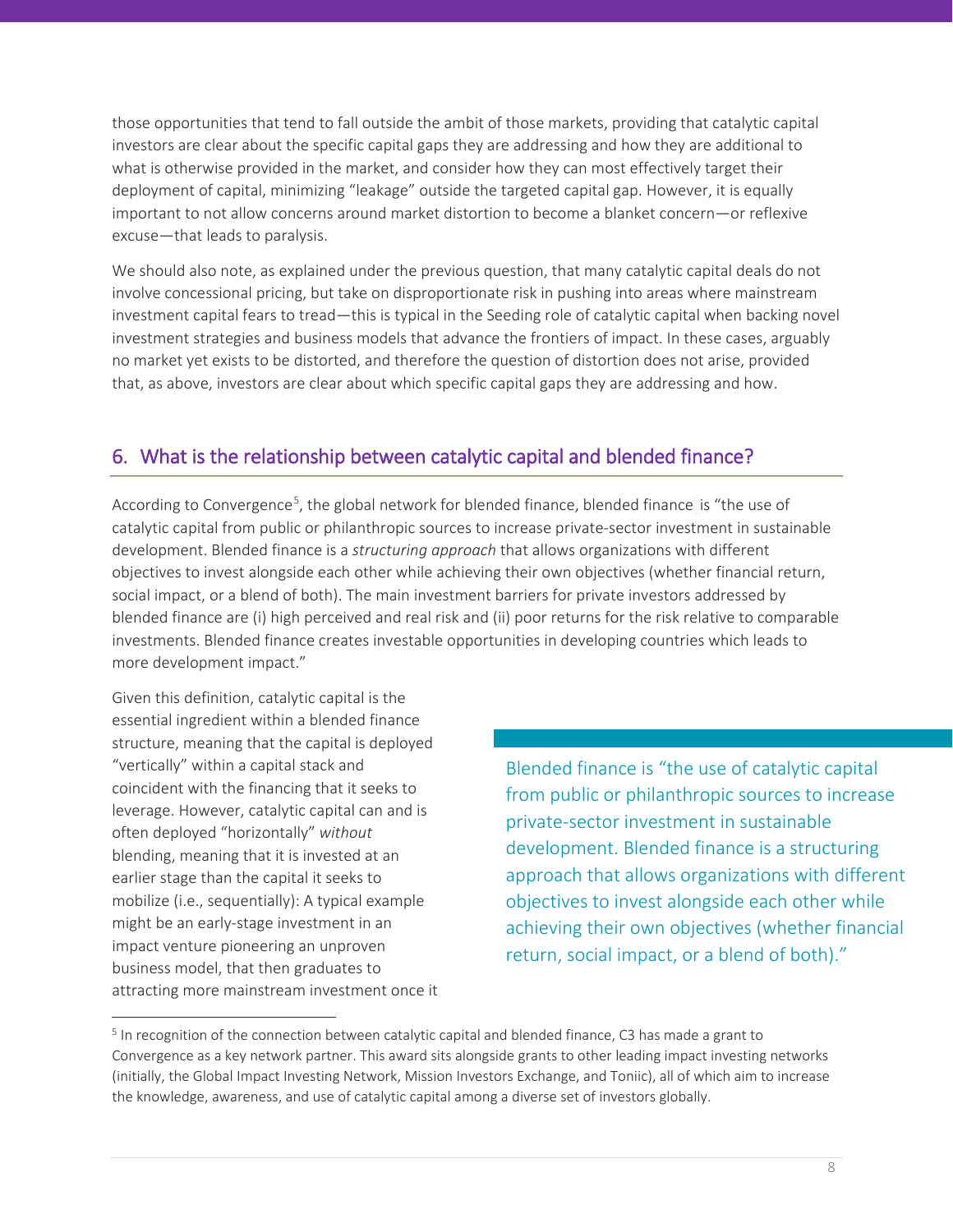has begun to establish a track record of sound and profitable growth. Therefore, it is important to recognize that catalytic capital is relevant both within and outside the realm of blended finance.

# 7. How does catalytic capital relate to terms such as "impact-first investing" and "patient capital"?

As a concept, catalytic capital is highly aligned with the term "impact-first investing" as first introduced by Monitor Institute, promoted by the family office Ceniarth, and more recently highlighted by Bridgespan, as well as with the term "patient capital" as popularized by Acumen (although we would note that "patient capital" is also used in many financial circles to denote long-term capital without any reference to impact).

As such, we believe that those who have an interest in these topics should be interested in discussions about catalytic capital, and we welcome them unreservedly. Our intention in building the field of catalytic capital is not to exclude anyone, but to invite in all who share our interest in increasing the use of more flexible, patient, risk-tolerant capital to advance the frontiers of impact.

#### 8. Is it just philanthropic organizations that can provide catalytic capital?

No, though philanthropic institutions are certainly a key group of catalytic capital provider. In the United States, for instance, foundation program-related investments (PRIs) are well suited to catalytic capital deployment, as they are required to have clear impact objectives (as the name suggests) and cannot have financial return as their primary motivation.

Beyond philanthropy, public-sector overseas aid budgets and official development finance institutions (DFIs) are active providers of catalytic capital (see the GEEREF and MedAccess examples under Question 2 above). Governments can also support catalytic capital efforts domestically. One such example is [Big](https://bigsocietycapital.com/)  [Society Capital,](https://bigsocietycapital.com/) which is working to build the impact investing sector in the UK and has had a significant success in areas such as the domestic charity bonds market where over £230 million has now been issued. Private HNW investors and family offices can also play a significant role in catalytic capital investing (see the examples of Ceniarth under Question 2 above, and the [Blue Haven Initiative\)](http://www.bluehaveninitiative.com/).

At the other end of the spectrum, private institutional investors are perhaps the least able of all asset owners to step into catalytic capital due to the limitations of their mandates and regulatory constraints (e.g., fiduciary duty requirements), though even here we have seen innovative moves into catalytic capital: A notable example is that of [Prudential Financial](https://www.prudential.com/links/about/corporate-social-responsibility/impact-investing/active-capital) creating a catalytic capital portfolio that—unlike Prudential's main impact investing portfolio—is excluded from its standard asset-liability matching process, and can therefore tolerate higher risk and volatility.

It is in recognition of this wide range of current and potential providers of catalytic capital that C3 has partnered initially with four leading impact investing networks engaging with diverse impact investor segments[—Convergence](https://www.convergence.finance/) (working with DFIs), the [Global Impact Investing Network](https://thegiin.org/) (working with multiple investor types including institutional investors), [Mission Investors Exchange](https://missioninvestors.org/) (working with philanthropies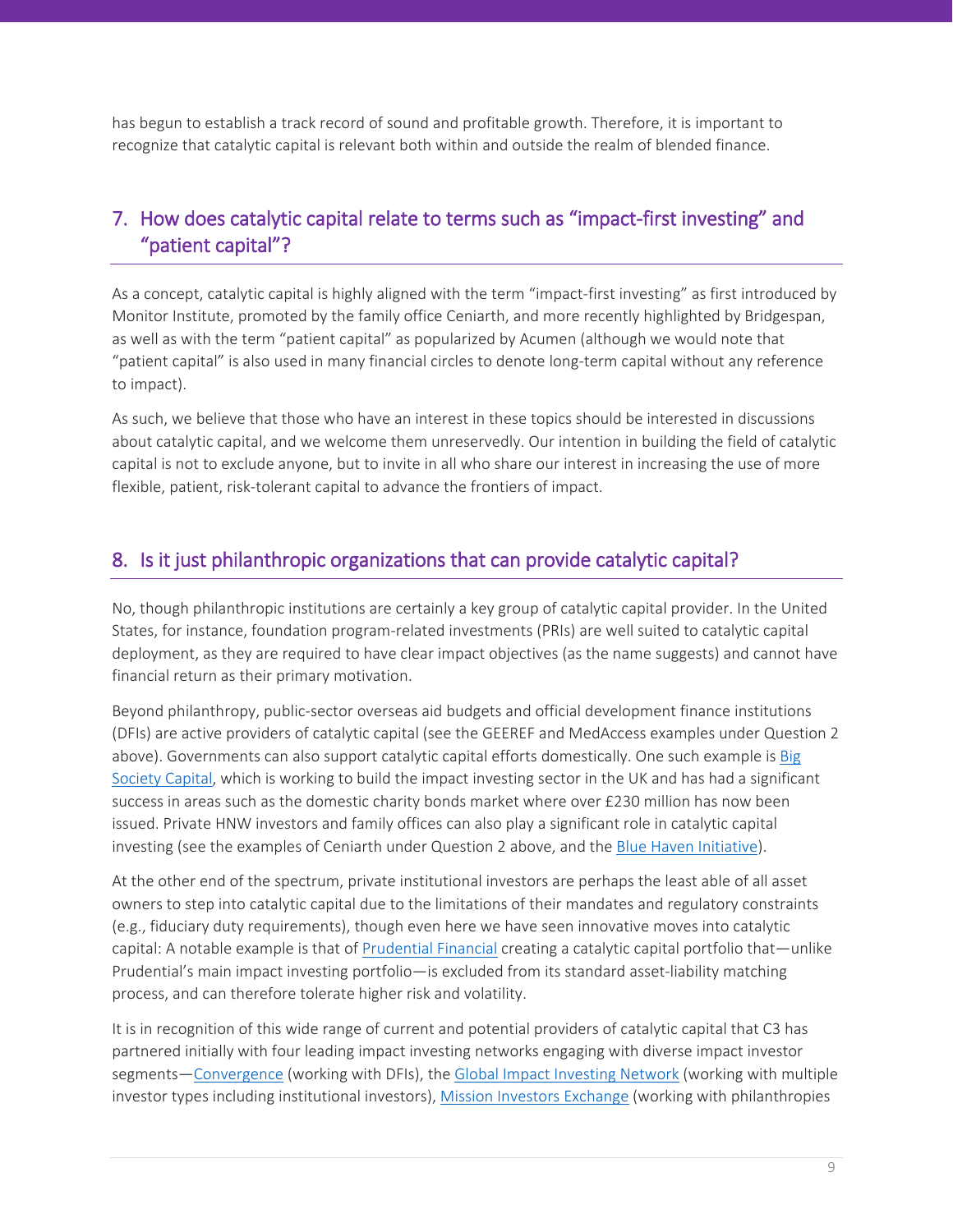mainly in the US), and [Toniic](https://toniic.com/) (working with private HNW investors and family offices)—to increase the knowledge, awareness, and use of catalytic capital among a diverse set of investors globally.

# 9. Is grant funding catalytic capital?

We see catalytic capital as investment capital, a definition that historically excludes grant funding. However, we recognize that some grant funding now blurs the line between grant and investment as conventionally understood. In recent months, we have engaged in discussions with colleagues across the field about this topic, and have been reconsidering the exclusion from the catalytic capital definition of grant funding that is positioned and structured to have investment-like attributes.

In particular, grants deployed as capital into transactions (e.g., as equity-like financing in pioneering earlystage ventures, or a first-loss layer of credit enhancement in the capital stack of a blended transaction) are increasingly viewed as a type of investment capital by participants in the market. In some cases, these grants are also recoverable, i.e., they contain provisions for repayment if certain condition is met. As such, we recognize that categories including capital grants and recoverable grants should be added to our conception of what catalytic capital is, and we support efforts to learn from and advance the practice of providing such capital in pursuit of greater impact.

We continue to recognize and appreciate the value of more conventional grant funding that is not being deployed as a part of impact transactions, but instead facilitates and supports them (such as through technical assistance, design or structuring work, research, impact measurement), and that help to build the wider ecosystem. While these types of grant funding do *not* fall within the definition of catalytic capital, we do see them as enormously valuable tools that can work in powerfully complementary ways with catalytic capital deployment to achieve impact that otherwise would not be possible.

# 10. Does the concept of catalytic capital reflect all the ways in which investors can play a catalytic role?

Our use of the word "catalytic" is not intended to monopolize discussions about what it means to be catalytic in the field of impact investing, or otherwise seek to claim exclusive rights to use of the word. Instead, we see ourselves as part of a broader community that shares an interest in how impact investors can play the most effective role they can in driving toward impact for people and the planet.

We recognize that the word "catalytic" in impact investing will show up both within and beyond the discussions about catalytic capital. Our discussions with colleagues across the field have pointed to a wide range of actions that seek to catalyze additional transactions and impact, and other developments in the impact investing sector. Examples include:

• At the transaction level: funding up-front transaction costs; leading a fundraising round; lending one's name where helpful in attracting other investors; helping to design the structure of the deal; helping to assemble or strengthen an investee team; supporting an investee with expertise and networks; and sharing market intelligence or due diligence findings with other investors